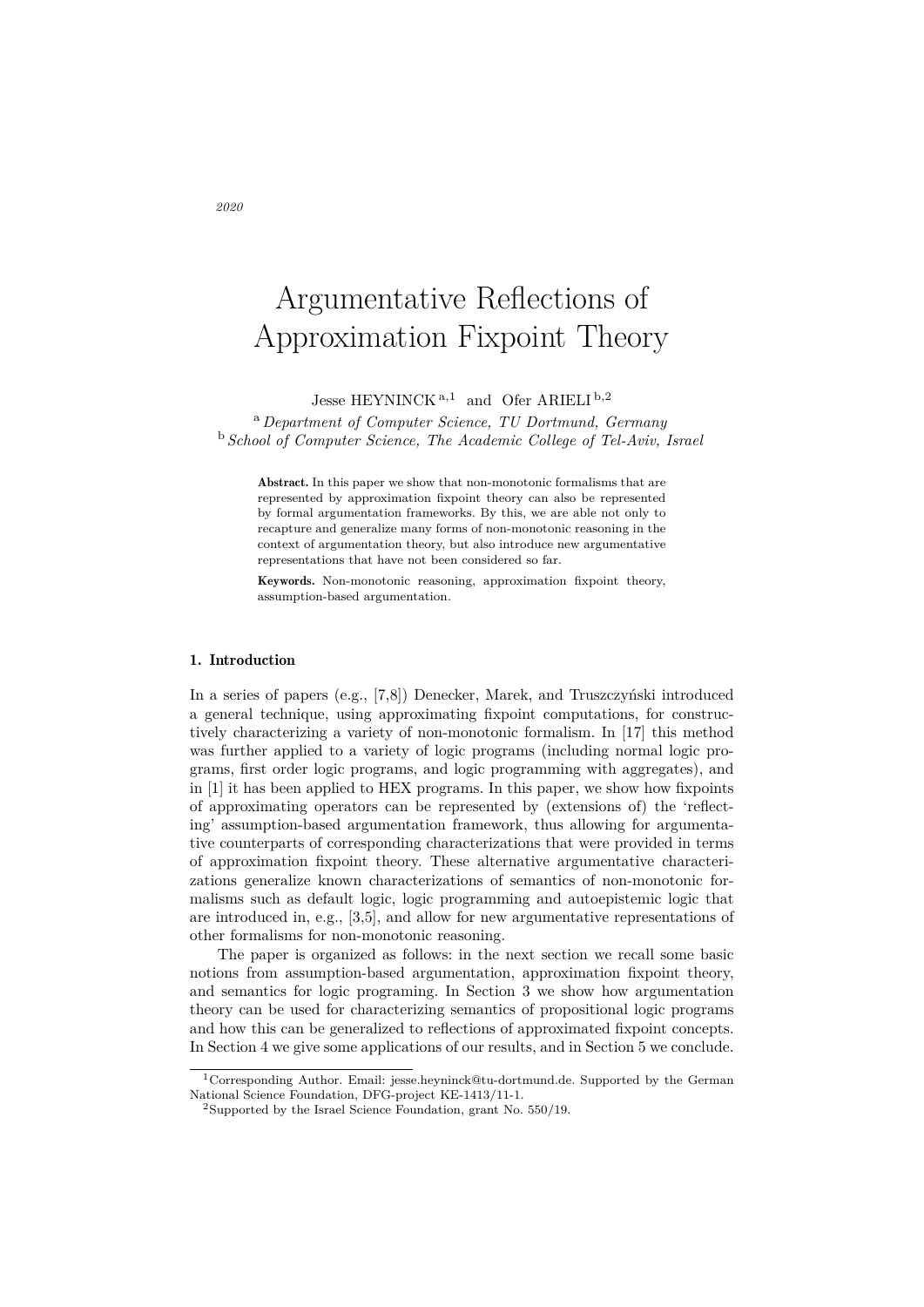# 2. Preliminaries

*2.1. Assumption-Based Argumentation (ABA)*

**Definition 1.** A *reasoning frame* for a propositional language  $\mathcal{L}$  is a pair  $\mathcal{L} = \langle \mathcal{L}, \vdash \rangle$ , where  $\vdash$  is a monotonic binary relation between sets of formulas and formulas in  $\mathcal{L}$  (so if  $\Gamma \vdash \psi$  and  $\Gamma \subseteq \Gamma'$ , then  $\Gamma' \vdash \psi$ ).

The next definition, which is a variation of that in [13], generalizes the definition in [3] of assumption-based frameworks.

Definition 2. An *assumption-based framework* (ABF, for short) is a triple ABF =  $\langle \mathfrak{L}, \Lambda, - \rangle$ , where:

- $\mathfrak{L} = \langle \mathcal{L}, \vdash \rangle$  is a reasoning frame,
- Λ (the *defeasible assumptions*) is a non-empty, countable set of *L*-formulas,
- $\bullet$  :  $\Lambda \to \varphi(\mathcal{L})$  is a contrariness operator, assigning a finite set of  $\mathcal{L}$ -formulas to every defeasible assumption in  $\Lambda$ <sup>3</sup>

Remark 1. In [3,13] ABFs are in fact quadruples, where the assumptions are divided to strict and defeasible ones. In what follows strict assumptions will not be needed, so they are removed from the definition. Yet, our results can be easily adjusted to ABFs with a set  $\Gamma$  of strict premises, defined e.g. by  $\Gamma = {\psi \mid \emptyset \vdash \psi}.$ 

Remark 2. In this paper we shall concentrate on *flat* ABFs. In such ABFs the sets of assumptions are always closed, i.e., they contain any assumption they imply. Non-flat characterizations of approximate fixpoint theory will be investigated in future work.

Attacks in ABFs of assertions by counter-assertions are defined as follows:

**Definition 3.** Let  $ABF = \langle \mathfrak{L}, \Lambda, - \rangle$  be an assumption-based framework,  $\Delta, \Theta \subseteq \Lambda$ , and  $\psi \in \Lambda$ . We say that  $\Delta$  *attacks*  $\psi$  iff  $\Delta \vdash \phi$  for some  $\phi \in -\psi$ . Accordingly,  $\Delta$ attacks  $\Theta$  if  $\Delta$  attacks some  $\psi \in \Theta$ .

The last definition gives rise to the following adaptation to ABFs of the usual semantics for abstract argumentation frameworks [9].

**Definition 4.** [3] Given ABF =  $\langle \mathfrak{L}, \Lambda, - \rangle$ , we denote  $\mathcal{A}F(\mathsf{ABF}) = (\wp(\Lambda), \leadsto)$  where  $(\Delta, \Theta) \in \mathcal{A}$  for some  $\Delta, \Theta \subseteq \Lambda$  iff  $\Delta$  attacks  $\Theta$ . We denote  $\Delta^+ = {\phi \in \Lambda \mid \Delta \leadsto \phi}$ . For  $\Delta \subseteq \Lambda$ , we say that

 $\Delta$  is *conflict-free* iff there is no  $\Delta' \subseteq \Delta$  that attacks some  $\psi \in \Delta$ .  $\Delta$  *defends* a set  $\Delta' \subseteq \Lambda$  iff for every set  $\Theta$  that attacks  $\Delta'$  there is a set  $\Delta'' \subseteq \Delta$  that attacks  $Θ$ .  $Δ$  is *admissible* iff it is conflict-free and defends every  $Δ' ⊂ Δ$ .  $Δ$  is *complete* iff it is admissible and contains every  $\Delta' \subseteq \Lambda$  that it defends.  $\Delta$  is *grounded* iff it is minimally complete.<sup>4</sup>  $\Delta$  is *preferred* iff it is maximally complete.<sup>5</sup>  $\Delta$  is *stable* iff it is conflict-free and  $\Delta^+ = \Lambda \setminus \Delta$ .

<sup>&</sup>lt;sup>3</sup>Here and in what follows  $\varphi(\mathcal{L})$  denotes the powerset of  $\mathcal{L}$ .

<sup>4</sup>For flat ABFs the grounded extension always exists and it is unique.

<sup>5</sup>Often, preferred extensions are defined as maximally admissible. However, for flat ABFs, these definitions are equivalent.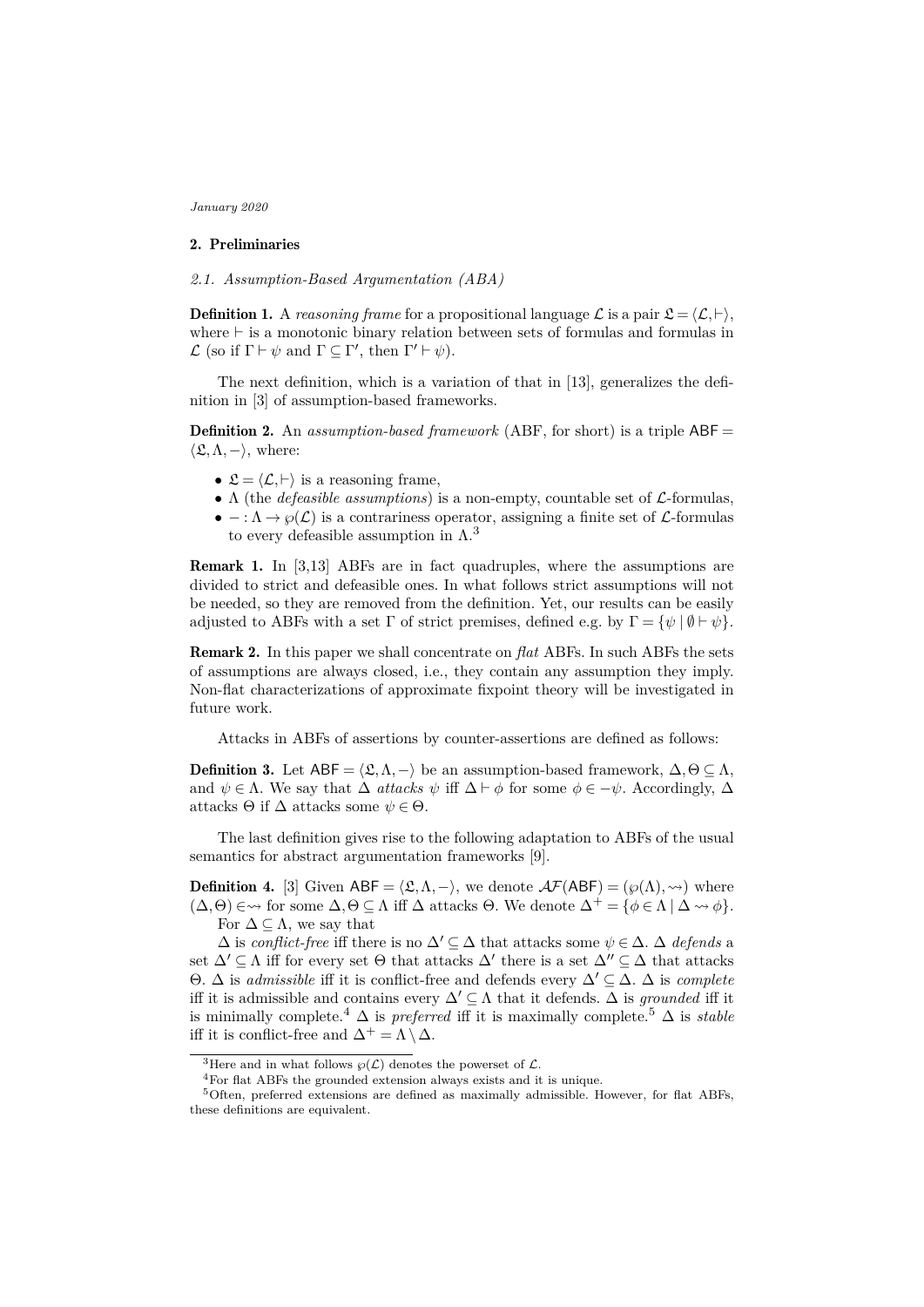**Example 1.** Let  $ABF_p = \langle \mathfrak{L}_{MP}, {\neg p, \neg q, \neg r}, \neg \rangle$  be an assumption-based argumentation framework in which  $-\neg x = \{x\}$  for any  $x \in \{p,q,r\}$ , and where  $\mathfrak{L}_{\text{MP}}$  is a reasoning setting whose entailment relation is based on Modus Ponens as its single rule, i.e.:  $\Delta \vdash \psi$  if there is a derivation of  $\psi$  based on the formulas in  $\Delta$  and the inference rule

$$
[\mathsf{MP}_{\mathcal{P}}] \quad \frac{\phi_1 \quad \phi_2 \quad \cdots \quad \phi_n \quad \psi \leftarrow \phi_1, \ldots, \phi_n \in \mathcal{P}}{\psi}
$$

where in this case we take:  $P = \{q \leftarrow \neg p; \ p \leftarrow \neg q; \ r \leftarrow \neg q; \ r \leftarrow \neg r\}$ . Figure 1 below is a schematic representation of a fragment of the attack relation in ABF.



Figure 1. The ABF of Example 1

The sets  $\emptyset$ ,  $\{\neg p\}$ ,  $\{\neg q\}$  are admissible (and complete) in ABF. The latter two are also preferred, and  $\{\neg q\}$  is also stable. The grounded extension here is  $\emptyset$ .

## *2.2. Approximation Fixpoint Theory (AFT)*

Next, we review the basics notions of approximation fixpoint theory (AFT, [7]). Its main purpose is to find constructive techniques for approximating the fixpoints of an operator *O* over a lattice *L*. For this, the following structure (known as a  $bilattice$ , see  $[11,12]$  is useful:

**Definition 5.** *Given a lattice*  $L = \langle L, \leq \rangle$ , we let  $L^2 = \langle L^2, \leq_i, \leq_t \rangle$  be a structure *in which*  $\mathcal{L}^2 = \mathcal{L} \times \mathcal{L}$ *, and for every*  $x_1, y_1, x_2, y_2 \in \mathcal{L}$ *,* 

- $(x_1, y_1) \leq i (x_2, y_2)$  *iff*  $x_1 \leq x_2$  *and*  $y_1 \geq y_2$ *,*
- $(x_1, y_1) \leq_t (x_2, y_2)$  *iff*  $x_1 \leq x_2$  *and*  $y_1 \leq y_2$ *.*

An approximation operator  $\mathcal{O}: L^2 \to L^2$  of  $O_L: L \to L$  is defined by specifying two operators  $\mathcal{O}_l$  and  $\mathcal{O}_u$  which calculate a *lower* and an *upper bound* for the value of  $O<sub>L</sub>$ . It is observed in [7] that many formalisms can be characterized by a symmetric operator where the upper bound can be calculated by "inversing" the lower bound (and vice versa). This is formalized next.

**Definition 6.** Let  $O_{\mathcal{L}} : \mathcal{L} \to \mathcal{L}$  and  $\mathcal{O} : \mathcal{L}^2 \to \mathcal{L}^2$ .

•  $\mathcal{O}$  is an *approximation* of  $O_{\mathcal{L}}$ , if  $\forall x, y, \in \mathcal{L}$ ,  $\mathcal{O}(x, y) = (\mathcal{O}_l(x, y), \mathcal{O}_u(x, y)),$ where  $\mathcal{O}_l:\mathcal{L}^2\to\mathcal{L}$  and  $\mathcal{O}_u:\mathcal{L}^2\to\mathcal{L}$  are a lower and upper bound, respectively, of  $O_{\mathcal{L}}(x)$  and  $O_{\mathcal{L}}(y)$ , namely:  $\mathcal{O}_{l}(x,y) \leq O_{\mathcal{L}}(x)$  and  $\mathcal{O}_{u}(x,y) \geq O_{\mathcal{L}}(y)$ .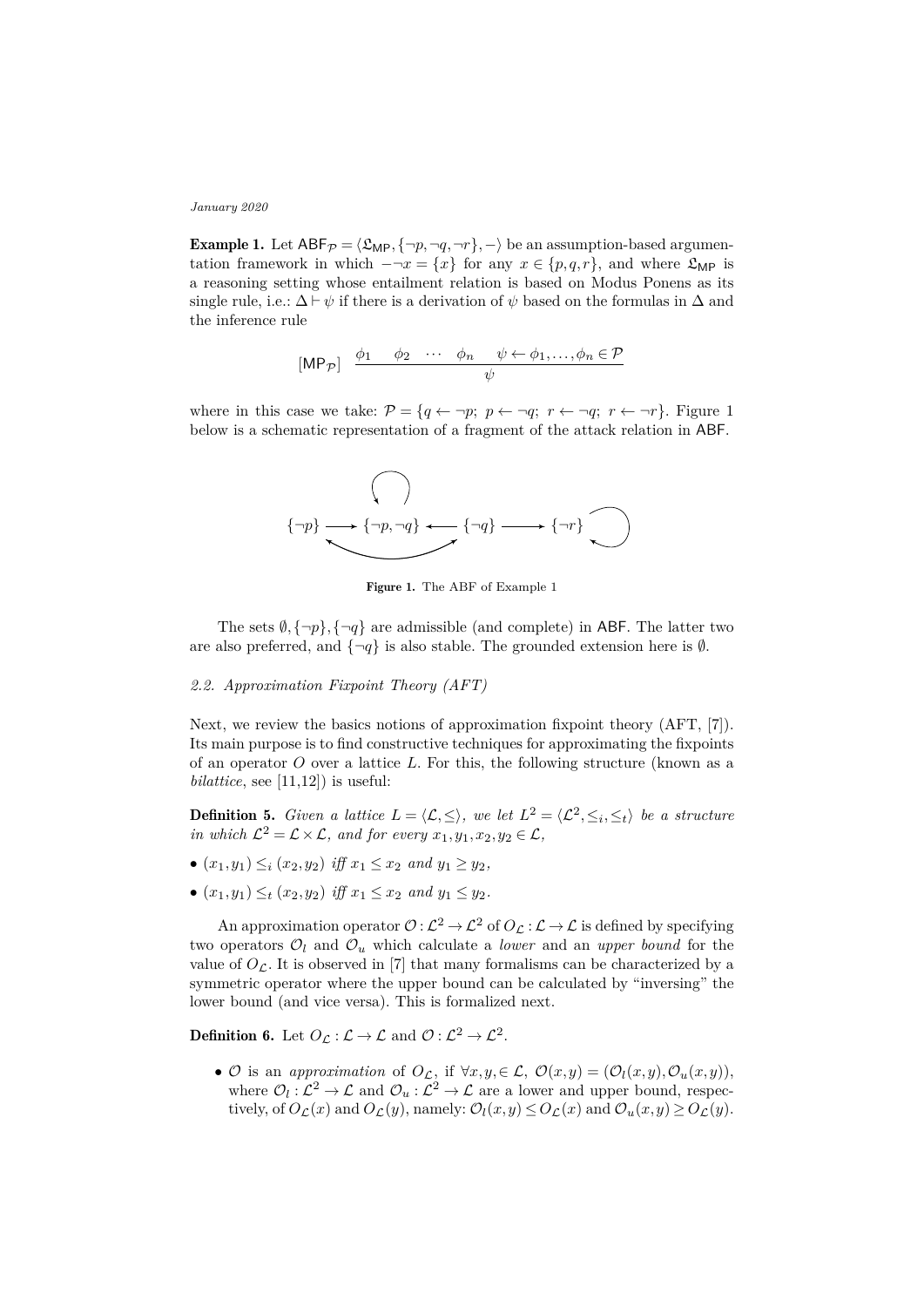•  $\mathcal{O}$  is *symmetric* if  $\mathcal{O}(x,y) = (\mathcal{O}_l(x,y), \mathcal{O}_l(y,x))$  for some  $\mathcal{O}_l : L^2 \to L$ ;  $\mathcal{O}$  is  $\leq_i$ *-monotone*, if whenever  $(x_1, y_1) \leq_i (x_2, y_2)$ , also  $\mathcal{O}(x_1, y_1) \leq_i \mathcal{O}(x_2, y_2)$ ; and  $\mathcal O$  is *approximating*, if it is both symmetric and  $\leq_i$ -monotone.

In [7] it is shown that the *stable operator*, as defined next, can be used for expressing the semantics of many non-monotonic formalisms.

**Definition 7.** Let  $\mathcal{O}: L^2 \to L^2$  be an approximation operator.

- $\mathcal{O}_l(\cdot,y) = \lambda x \cdot \mathcal{O}_l(x,y)$ , i.e., for  $x \in \mathcal{L}, \mathcal{O}_l(\cdot,y)(x) = \mathcal{O}_l(x,y)$ .
- $C(\mathcal{O}): \mathcal{L} \to \mathcal{L}$ , the complete stable operator for  $\mathcal{O}$ , is defined, for every  $y \in \mathcal{L}$ , by:  $C(\mathcal{O})(y) = lfp(\mathcal{O}_l(.,y)) = \min \{x \in \mathcal{L} \mid x = \mathcal{O}_l(x,y)\}.$
- $S(\mathcal{O}): \mathcal{L}^2 \to \mathcal{L}^2$ , the stable operator for  $\mathcal{O}$ , is  $S(\mathcal{O})(x,y) = (C(\mathcal{O})(y), C(\mathcal{O})(x)).$

Stable operators capture the idea of minimizing truth in the sense that for any  $\leq_i$ -monotone operator  $\mathcal O$  on  $\mathcal L^2$ , fixpoints of the stable operator  $S(\mathcal O)$  are  $\leq_t$ -minimal fixpoints of  $\mathcal{O}$  (see [7, Theorem 4]).

Accordingly, the following notions are defined in [7]:

| Kripke-Kleene fixpoint of $\mathcal{O}$ :     | $\{(x,y)\in \mathcal{L}^2 \mid (x,y)=lfp_{\leq i}(\mathcal{O}(x,y))\}$    |
|-----------------------------------------------|---------------------------------------------------------------------------|
| well-founded semantics of $\mathcal{O}$ :     | $\{(x,y)\in \mathcal{L}^2 \mid (x,y)=lfp_{\leq i}(S(\mathcal{O})(x,y))\}$ |
| three-valued stable models of $\mathcal{O}$ : | $\{(x,y)\in \mathcal{L}^2\mid S(\mathcal{O})(x,y)=(x,y)\}\$               |
| two-valued stable models of $\mathcal{O}$ :   | $\{(x,x)\in \mathcal{L}^2\mid S(\mathcal{O})(x,x)=(x,x)\}\$               |

These semantical notions have been shown to provide a uniform framework for the mechanisms underlying many major knowledge representation formalisms, such as logic programming [17], autoepistemic logic [8], default logic [8], abstract argumentation [27] and abstract dialectical frameworks [27]. In more detail, for autoepistemic and default logics, the lattice of possible-world structures is investigated, and operators for autoepistemic logic and default logic give rise to characterizations of various formalisms, including autoepistemic expansions [16], wellfounded semantics for default logic [2], weak default extensions [15], and Reiter's default extensions [20]. Full details can be found in [8].

## *2.3. Propositional Logic Programming (LP)*

We now review some notions from logic programming theory that are needed in what follows. For simplicity and due to lack of space, we restrict our attentions to the propositional case. Following [17,25], a *generalized logic program* P is a finite set of the rules of the form  $p \leftarrow \psi$ , where *p* is an atom and  $\psi$  is a formula. A rule is *normal* if  $\psi$  is a conjunction of literals (that is, a conjunction of atomic formulas or negated atoms). A program is normal if it consists only of normal rules.

Given a four-valued lattice  $\mathsf{F} \leq_t \mathsf{U}, \mathsf{B} \leq_t \mathsf{T}$  and a  $\leq_t$ -involution – on it (i.e, −F = T, −T = F, −U = U and −B = B), a four-valued *interpretation* of a generalized program  $\mathcal P$  is a pair  $(x, y)$ , where x is the set of the atoms that are assigned a value in  $\{T, B\}$  and *y* is the set of atoms assigned a value in  $\{T, U\}$ . An interpretation  $(x, y)$  is *consistent* if  $x \subseteq y$  (i.e., it doesn't have B-assignments). Truth assignments to complex formulas are then recursively defined as follows: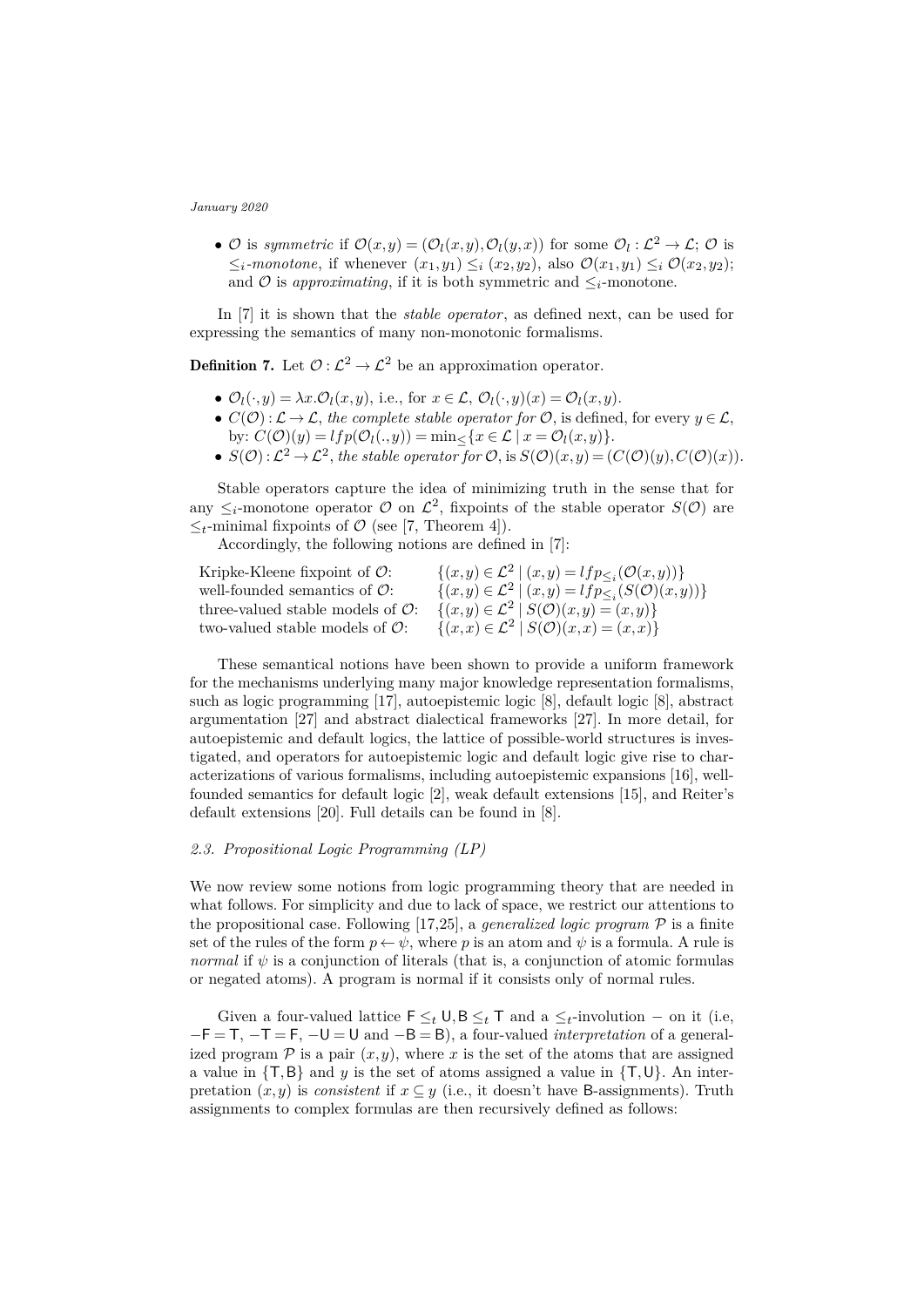• 
$$
(x, y)(\phi) = \begin{cases} \n\begin{cases} \n\begin{cases} \n\begin{cases} \n\begin{cases} \n\begin{cases} \n\begin{cases} \n\end{cases} & \text{if } \phi \in x \text{ and } \phi \in y \n\end{cases} \n\end{cases} \right} \\
\begin{cases} \n\begin{cases} \n\begin{cases} \n\begin{cases} \n\begin{cases} \n\end{cases} & \text{if } \phi \notin x \text{ and } \phi \notin y \n\end{cases} \right} \\
\begin{cases} \n\begin{cases} \n\begin{cases} \n\begin{cases} \n\end{cases} & \text{if } \phi \in x \text{ and } \phi \notin y \n\end{cases} \n\end{cases} \n\end{cases} \n\end{cases}
$$

- $(x,y)(\neg\phi) = -(x,y)(\phi)$
- $\bullet$  (*x,y*)(*ψ* ∧*ϕ*) = min<sub>≤*t*</sub>{(*x,y*)(*ϕ*)*,*(*x,y*)(*ψ*)}
- $\bullet$  (*x,y*)(*ψ* ∨ *ϕ*) = max<sub>≤*t*</sub>{(*x,y*)(*ϕ*)*,*(*x,y*)(*ψ*)}

The *immediate consequence operator*  $\Phi_{\mathcal{P}}$  of  $\mathcal{P}$  is now defined as follows:

$$
\Phi_{\mathcal{P}}(x,y) = (\Phi_{\mathcal{P}}^l(x,y), \Phi_{\mathcal{P}}^u(x,y))
$$

- $\Phi^l_{\mathcal{P}}(x,y) = \{\phi \in \text{Atoms} \mid \text{there is some } \phi \leftarrow \psi \in \mathcal{P}, (x,y)(\psi) \in \{\textsf{T}, \textsf{B}\}\},\$
- $\Phi_{\mathcal{P}}^u(x,y) = \{\phi \in \text{Atoms} \mid \text{there is some } \phi \leftarrow \psi \in \mathcal{P}, (x,y)(\psi) \in \{\textsf{T}, \textsf{U}\}\}.$

Remark 3. It can be easily seen that equivalently, one can define the immediate consequence operator  $\Phi_{\mathcal{P}}$  by:  $\Phi_{\mathcal{P}}(x,y) = (x',y')$ , where for any atom  $\phi$ ,

$$
(x',y')(\phi) = \max_{\leq t} \{ (x,y)(\psi) \mid \phi \leftarrow \psi \in \mathcal{P} \}.
$$

We furthermore note that, alternatively,  $\Phi_{\mathcal{P}}^u(x,y)$  can be taken as  $\Phi_{\mathcal{P}}^l(y,x)$ .

Note that  $\Phi_{\mathcal{P}}$  is an operator on the lattice of the four-valued interpretations of  $P$ . We therefore can define the following semantics for  $P$  in terms of the fixpoint notions considered in the previous section:

**Definition 8.** Given a generalized program  $P$ , we say that a consistent interpretation  $(x, y)$  is:

- a *partial stable model* of  $P$ , iff  $(x, y)$  is a three-valued stable model of  $\Phi_{\mathcal{P}}$ .
- a *total stable model* of  $P$ , iff  $(x, y)$  is a two-valued stable model of  $\Phi_{\mathcal{P}}$ .
- the *well-founded model* of  $P$ , iff  $(x, y)$  is the well-founded model of  $\Phi_{\mathcal{P}}$ .

In [17] it is shown that for normal logic programs the partial stable models coincide with the three-valued semantics as defined by [19], the well-founded model coincides with the homonymous semantics as defined by [19,28], and the total stable models coincide with the two-valued (or total) stable models of  $\mathcal{P}$ .

**Example 2.** Consider the program  $\mathcal{P} = \{q \leftarrow \neg p; p \leftarrow \neg q; r \leftarrow \neg q; r \leftarrow \neg r\}$  (see Example 1). The bilattice of interest is formed by all pairs of subsets of  $\{p,q,r\}$ .

The partial stable models of  $P$  are  $(\emptyset, \{p,q,r\})$ ,  $(\{q\}, \{q,r\})$ , and  $(\{p,r\}, \{p,r\})$ . In this case,  $(\emptyset, \{p,q,r\})$  is well-founded and  $(\{p,r\}, \{p,r\})$  is total stable.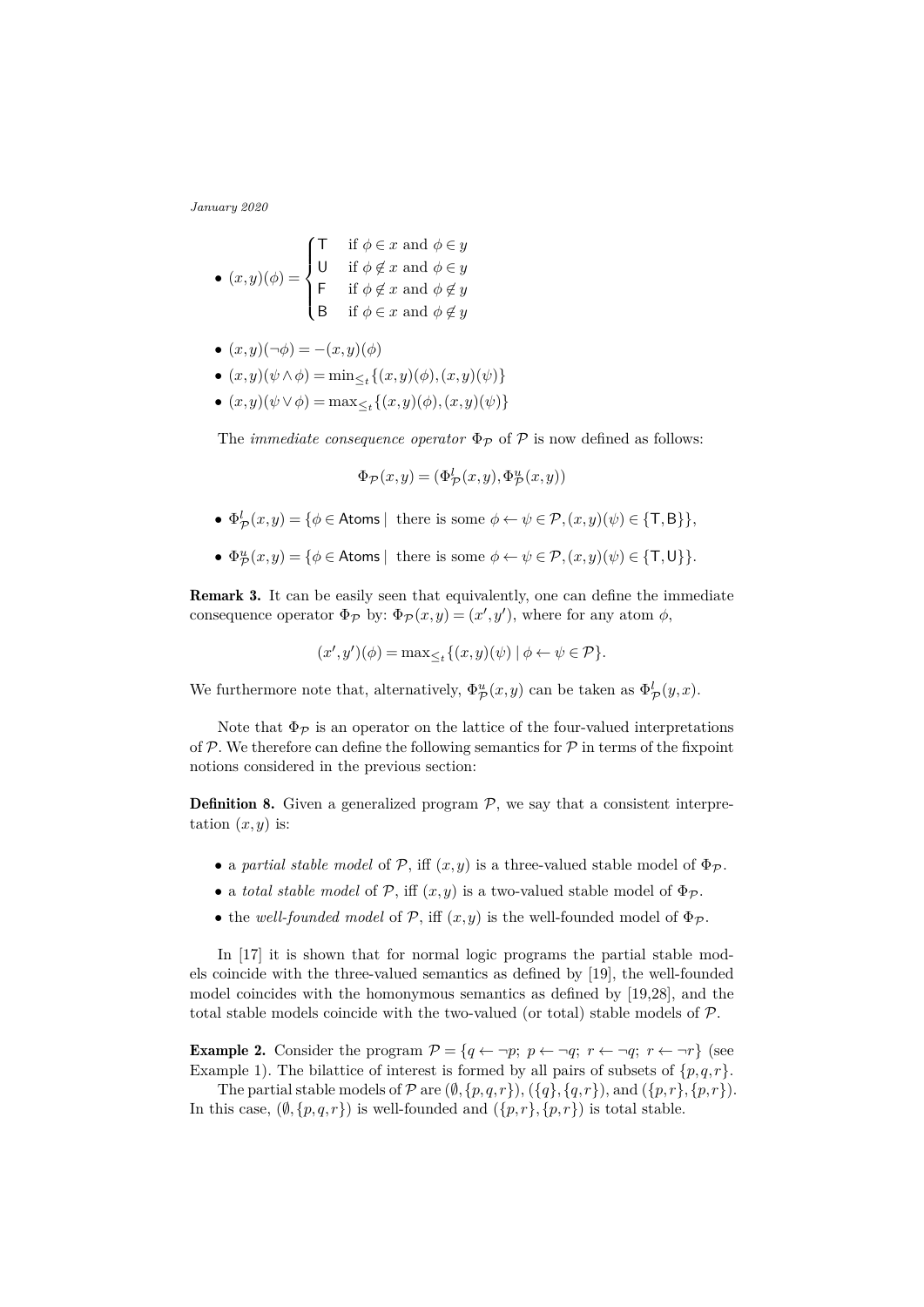## 3. Argumentative Reflections

We now show how non-monotonic formalisms in general, and LP in particular, may be reflected by argumentation frameworks. First, we review some existing results concerning the correspondence between semantical notations in LP and ABA, and then we show how these results may be carried on to further types of LP semantics and other forms of nonmonotonic formalisms, using argumentative reflections of approximated fixpoint concepts.

## *3.1. Argumentative Characterizations of Logic Programs*

The translation of logic programs into assumption-based argumentation has been the subject of several publications (e.g., [5,10,14,23]). The basic idea underlying all of these works is the same: the set of assumptions is made up of negated atoms and the contrary of a negated atom is the positive atom. For such translations it is shown that several argumentation semantics can characterize LP models. For instance, in [5] it is shown that for normal logic programs, complete extensions correspond to partial stable models, the grounded extension corresponds to the well-founded model, preferred extensions correspond to ≤*i*-maximal partial stable models (also called 'regular'), and stable extensions correspond to two-valued stable models.

The results above are extended in [14] to disjunctive logic programming under stable model semantics. Furthermore, argumentative characterizations of the socalled well-justified [25] and well-founded [29] semantics of general or first-order logic programs with aggregates are provided in [10]. These generalizations are again based on similar representation methods: the assumptions consist of negated atoms and attacks are initiated when the attacking set allows to derive the positive version of the attacked (negated) atom. What changes, however, is the reasoning frame used to determine initiation of attacks. For example, in [14] the reasoning frame is supplemented with rules ensuring the adequate treatment of disjunction. Likewise, in [10], any valid first-order deduction rule is applicable.

Example 3. Consider again the assumption-based framework in Example 1. This is in fact a translation, according to the description of [5] above, of the logic program in Example 2. Indeed, the following semantic elements, indicated in Examples 1 and 2, correspond to the equivalences listed below (For instance, the stable extension of ABF is obtained by the (negation of the) complement of the total stable model of  $P$ ):

| ARF                               |                                                           |                                                                                                                                        |
|-----------------------------------|-----------------------------------------------------------|----------------------------------------------------------------------------------------------------------------------------------------|
|                                   |                                                           | complete $\emptyset$ , $\{\neg p\}$ , $\{\neg q\}$ partial stable $(\emptyset, \{p,q,r\})$ , $(\{q\}, \{q,r\})$ , $(\{p,r\}, \{p,r\})$ |
| grounded $\emptyset$              | well-founded $(\emptyset, \{p,q,r\})$                     |                                                                                                                                        |
| stable<br>$\{\neg a\}$            | total stable $(\lbrace p,r \rbrace, \lbrace p,r \rbrace)$ |                                                                                                                                        |
| peferred $\{\neg p\}, \{\neg q\}$ |                                                           | $ \leq_i$ -max. stb $(\{q\}, \{q, r\}), (\{p, r\}, \{p, r\})$                                                                          |

Despite these recent efforts, several questions still remain open. For example, several semantics for disjunctive logic programming have not yet been characterized in assumption-based argumentation. Likewise, three-valued stable models have not been characterized for first-order logic programs with aggregates.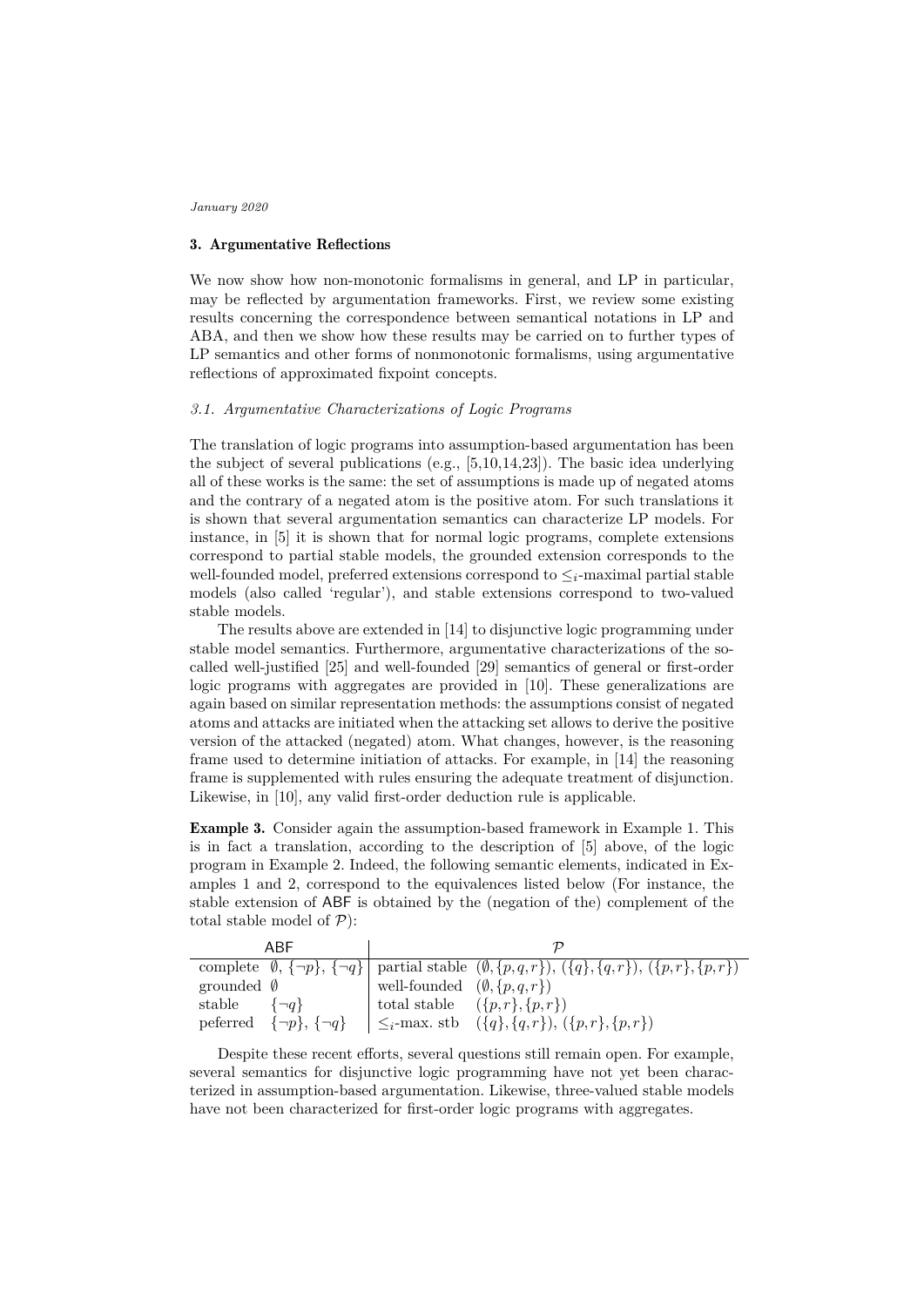# *3.2. Argumentative Reflections of Approximated Fixpoint Concepts*

We now generalize the ideas discussed previously and show that for any operator over an underlying lattice one may compute its *argumentative reflection*. By this, it will be possible to show a correspondence between the semantical notions from approximation fixpoint theory and those of argumentation-based semantics, provided that the attack relation adequately reflects the operator in question.

The lattice under consideration in what follows is of the form  $L_A = (\wp(A), \subseteq)$ , where A is some nonempty set.<sup>6</sup> We then denote by  $\overline{A} = {\overline{A} \mid A \in \mathcal{A}}$  the set of argumentative reflections of the elements in  $A$ . Intuitively and in accordance with the argumentative characterizations described above,  $\overline{A}$  can be interpreted as some kind of *absence* of *A*. <sup>7</sup> Depending on the exact context, this absence can be assumption of falsity, failure to prove, etc. Accordingly, we denote:

- if  $\Delta \subseteq \mathcal{A}$ , then:  $\overline{\Delta} = {\overline{A} \mid A \in \Delta}$  and  $\sim \Delta = \mathcal{A} \setminus \Delta$ .
- if  $\Delta \subseteq \overline{\mathcal{A}}$ , then:  $\Delta = \{A \in \mathcal{A} \mid \overline{A} \in \Delta\}$  and  $\sim \Delta = \overline{\mathcal{A}} \setminus \Delta$ .

We shall say that the lattice  $L_{\overline{A}} = (\wp(\overline{A}), \subseteq)$  is the *reflection* of  $L_{\mathcal{A}} = (\wp(A), \subseteq)$ . In what follows we shall assume that  $\mathcal{A} \cap \overline{\mathcal{A}} = \emptyset$  and that  $\overline{A} \neq \overline{B}$  for every distinct  $A, B \in \mathcal{A}$ .

**Remark 4.** The assumption that  $\mathcal{A} \cap \overline{\mathcal{A}} = \emptyset$  is meant to assure that the resulting reflecting assumption-based frameworks (Definition 10) will be flat. This assumption holds for the translations of LP discussed above, as well as for the translation of default logic in ABA (see [3]). For normal logic programs, such an assumption is automatically satisfied, since heads of rules contain only positive atoms. When moving to general logic programs, [10] introduces for every atom a new element  $\overline{A}$  (originally denoted not *A*) such that not  $A \vdash \neg A$ . Here we follow a similar idea for a more general case. For the translation of autoepistemic logic from [3], the assumption that  $\mathcal{A} \cap \overline{\mathcal{A}} = \emptyset$  is not warranted. The generalization of the results in this paper for such formalisms is left for future work.

We now turn to the primary concept of representations by argumentation frameworks. The underlying idea is to assume the 'absence'  $(\overline{A})$  of any  $A \in \mathcal{A}$ , unless, on the basis of  $C(\mathcal{O})$ , some set of assumptions indicates that *A* holds. Thus, the complete stable operator  $C(\mathcal{O})$  should be reflected in the attack relations.

**Definition 9.** The *argumentative reflection* of an operator  $\mathcal{O} : (L_{\mathcal{A}})^2 \to (L_{\mathcal{A}})^2$  is given by the framework  $\mathcal{AF}_{\mathcal{A}, \mathcal{O}} = \langle \wp(\overline{\mathcal{A}}), \leadsto \rangle$ , where  $\Delta \leadsto \overline{A}$  iff  $A \in C(\mathcal{O})(\sim \Delta)$ .

Note that since  $\overline{\Delta}$  and  $\Delta$  are complementary operators on  $\Delta$  (that is,  $\overline{\Delta} = \Delta$ ), moving back and forth between a lattice  $L_A = (\wp(A), \subseteq)$  and an argumentative reflection  $\mathcal{AF}_{\mathcal{A}, \mathcal{O}}$  of an approximation operator  $\mathcal{O}$  on  $(L_{\mathcal{A}})^2$ , is straightforward. In particular, we have:

 ${}^{6}$ For instance, A may be the set of the atomic formulas appearing in a logic program.

<sup>7</sup>For instance, as indicated in the previous section, in LP reflections are the negated atoms of the atoms of the logic program, that is:,  $\overline{A} = \{\neg A \mid A \in \mathcal{A}\}\$ , where  $\neg$  may be a 'negation as failure' connective.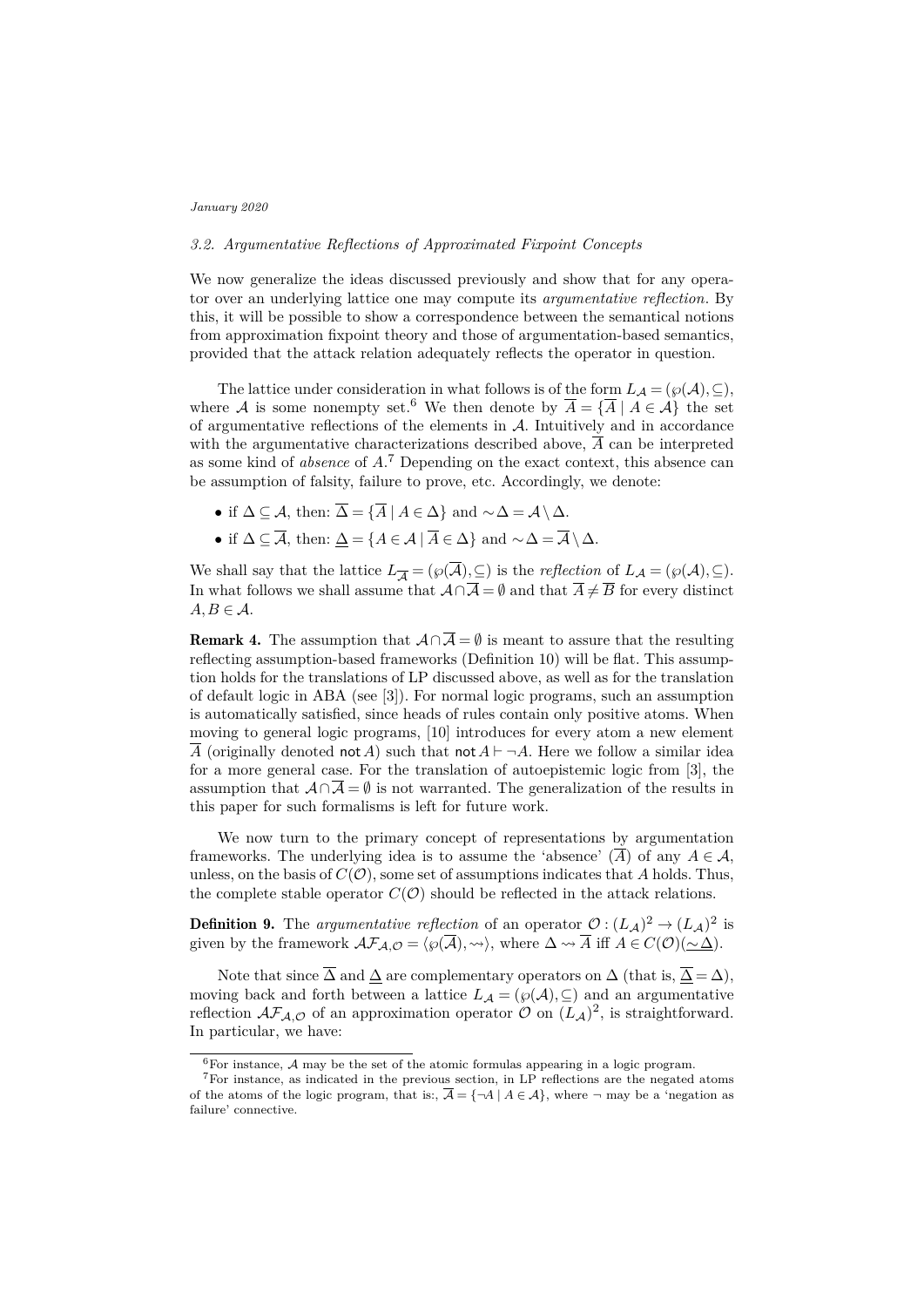**Lemma 1.** Suppose that  $\mathcal{AF}_{\mathcal{A}, \mathcal{O}} = \langle \wp(\overline{\mathcal{A}}), \leadsto \rangle$  reflects  $\mathcal{O} : (L_{\mathcal{A}})^2 \to (L_{\mathcal{A}})^2$ . Then:

- *a) for every*  $\Delta \subseteq \wp(\overline{A})$  *it holds that*  $\overline{\sim(\sim \Delta)} = \Delta$  *and for every*  $\Delta \subseteq \wp(A)$  *it holds that*  $\sim$   $(\overline{\sim \Delta}) = \Delta$ *,*
- *b) if*  $(x, y)$  *is a three-valued stable model of*  $\mathcal{O}$ *, then*  $x = (\overline{\sim y})^+$ *.*

*Proof.* We show the first part of (a) (the other one is similar): Since  $\sim \Delta = \{A \in$  $\mathcal{A} | \overline{A} \notin \Delta$ , we have that  $\overline{\sim}(\sim \Delta) = \{ \overline{A} | A \notin \{ A \in \mathcal{A} | \overline{A} \notin \Delta \} \} = \{ \overline{A} | \overline{A} \in \Delta \} = \Delta$ .

For (b), note that since  $(x, y)$  is stable,  $x = lfp(\mathcal{O}_l(., \sim y) = C(\mathcal{O})(\sim y)$ . Since  $\mathcal{AF}_{\mathcal{A}, \mathcal{O}}$  reflects  $\mathcal{O}$ , this means that  $(\overline{\sim y})^+ = {\overline{A} \mid A \in x}$ . Thus,  $(\overline{\sim y})^+ = x$ .

Note that Item (b) of the lemma indicates that when we are given an argumentation framework that reflects  $\mathcal{O}$ , only the *y*-component determines the stable models of  $\mathcal{O}$ .

Now we can state the next result, which is the meta-theoretical basis of all the other propositions that follow.

**Proposition 1.** Suppose that  $\mathcal{AF}_{\mathcal{A}, \mathcal{O}}$  reflects an operator  $\mathcal{O} : (L_{\mathcal{A}})^2 \to (L_{\mathcal{A}})^2$ . Then  $\Delta$  *is a complete extension of*  $\mathcal{AF}_{\mathcal{A}, \mathcal{O}}$  *iff*  $(\underline{\Delta^+}, \underline{\sim \Delta})$  *is a consistent three-valued stable model of* O*.*

*Proof.* We show that the condition is necessary for being  $\Delta$  a complete extension of  $\mathcal{A}\mathcal{F}_{\mathcal{A},\mathcal{O}}$ , omitting the other direction due to space restrictions. Suppose that  $(\Delta^+, \sim \Delta)$  is a three-valued stable model, we show that  $\Delta$  is complete. First, we note that, by Item (b) of Lemma 1,  $\Delta^+ = (\sim \Delta)^+$ , and so: ( $\star$ )  $\Delta = \sim \Delta$ .

(1) Conflict-freeness: Since  $(\underline{\Delta^+}, \underline{\sim \Delta})$  is consistent,  $\underline{\Delta^+} \subseteq \underline{\sim \Delta}$ , and so  $\Delta^+ \subseteq \underline{\sim \Delta}$ . Thus  $\Delta$  attacks only elements in its complementary set.

(2) Admissibility: Suppose that there is a set  $\Theta \subseteq \overline{\mathcal{A}}$  such that  $\Theta \leadsto \overline{A}$  for some  $\overline{A} \in \Delta$ . By  $(\star)$ ,  $\overline{A} \in \overline{\sim \Delta}$ , so in particular,  $A \notin \Delta$ . This means with the stability of  $(\underline{\Delta^+}, \underline{\sim \Delta})$  that  $A \notin lfp(\mathcal{O}_l(., \underline{\Delta^+}), \text{ i.e., } A \notin C(\mathcal{O})(\underline{\Delta^+})$ . Since  $\mathcal{AF}_{\mathcal{A}, \mathcal{O}}$  reflects  $\mathcal{O},$ this means that  $\overline{\sim(\underline{\Delta^+})} \nrightarrow \overline{A}$ . By definition,  $\overline{\sim(\underline{\Delta^+})} = {\overline{A} \mid \overline{A} \notin \Delta^+} = \overline{A} \setminus \Delta^+.$ Thus,  $\overline{\sim(\underline{\Delta^+})} \nrightarrow \overline{A}$  means that  $\overline{A} \setminus \Delta^+ \nrightarrow \overline{A}$ , which implies that if for some  $\Gamma \subseteq \overline{A}$ ,  $\Gamma \rightsquigarrow \overline{A}$ , then  $\Gamma \cap \Delta^+ \neq \emptyset$ . Thus,  $\Delta^+ \cap \Theta \neq \emptyset$ , which means that  $\Theta$  is attacked by  $\Delta$ , and so  $\Delta$  defends  $\overline{A}$ .

(3) Completeness: Similar to the proof of admissibility.

 $\Box$ 

**Proposition 2.** It  $\mathcal{AF}_{\mathcal{A}, \mathcal{O}}$  *reflects an operator*  $\mathcal{O}: (L_{\mathcal{A}})^2 \to (L_{\mathcal{A}})^2$ *, then:* 

- *1.* (*x,y*) *is the well-founded model of*  $\mathcal{O}$  *iff*  $\overline{∼y}$  *is the grounded extension of* AFA*,*O*.*
- *2.*  $(x, y)$  *is a stable model of*  $\mathcal{O}$  *iff*  $\overline{\sim y}$  *is a two-valued stable model of*  $\mathcal{AF}_{\mathcal{A}, \mathcal{O}}$ *.*
- *3.* (*x,y*) *is a* ≤*i*-maximal three-valued stable model of  $\mathcal{O}$  *iff*  $\overline{∼y}$  *is a preferred extension of*  $AF_{A,O}$ *.*

*Proof.* We show one direction of the first item. The proofs of the other claims are similar. For the proof we need the following two lemmas:

**Lemma 2.** Suppose that  $\mathcal{AF}_{\mathcal{A}, \mathcal{O}}$  reflects an operator  $\mathcal{O} : (L_{\mathcal{A}})^2 \to (L_{\mathcal{A}})^2$ . Let  $(x_1, y_1)$  *and*  $(x_2, y_2)$  *be three-valued stable models of*  $\mathcal{O}$ *. Then*  $(x_1, y_1) \leq_i (x_2, y_2)$ *iff*  $\overline{\sim y_1}$  ∪  $(\overline{\sim y_1})^+$  ⊆  $\overline{\sim y_2}$  ∪  $(\overline{\sim y_2})^+$ .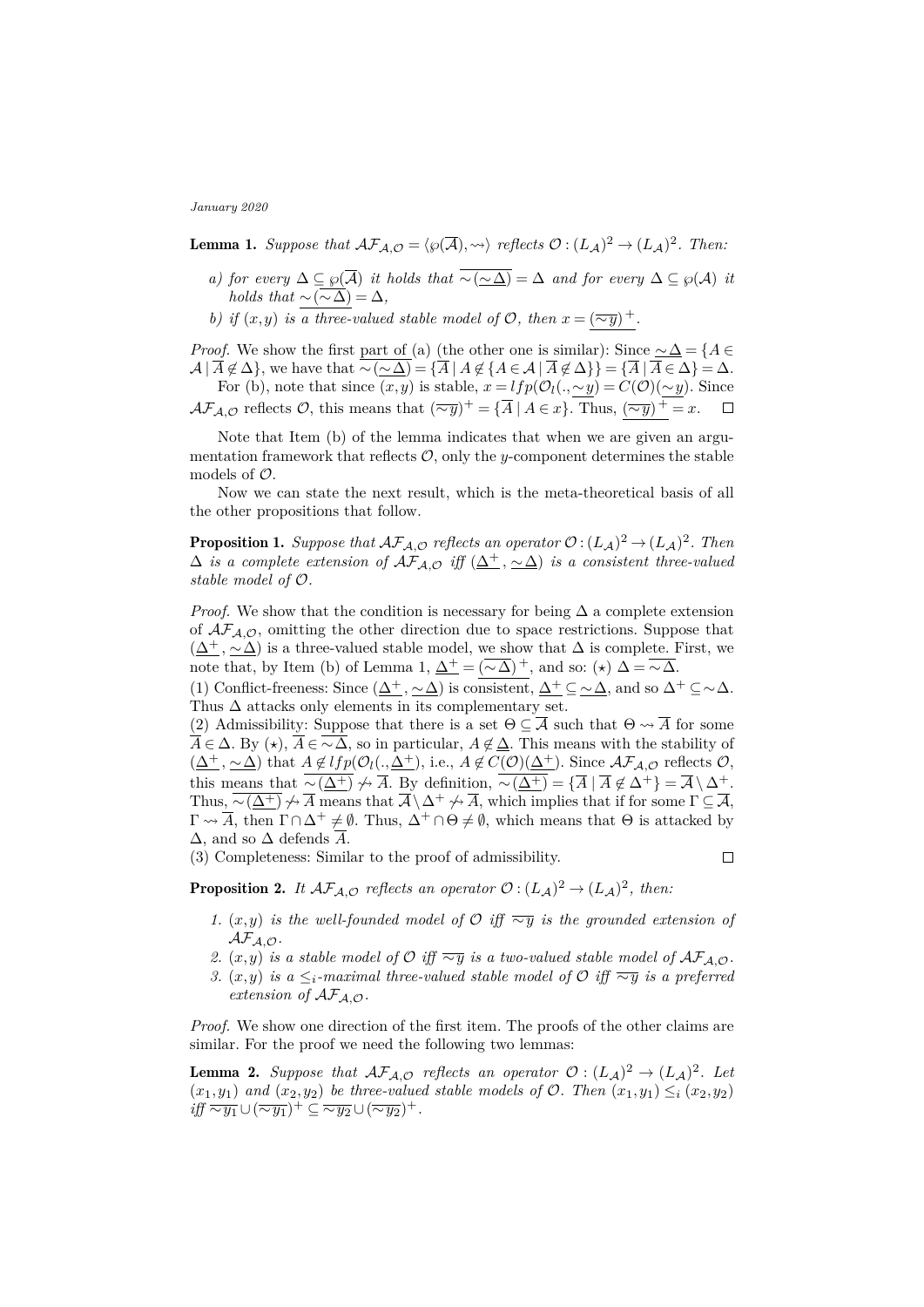**Lemma 3.** Let  $\mathcal{O}$  be an approximating operator over the lattice  $(L_A)^2$  and let  $AF_{A,\mathcal{O}} = \langle \wp(\overline{A}), \leadsto \rangle$  be the argumentative reflection of  $\mathcal{O}$ . Then  $\leadsto$  is monotonic: *If*  $\Delta \rightarrow \overline{A}$  *and*  $\Delta \subseteq \Theta$ *, then*  $\Theta \rightarrow \overline{A}$ *.* 

Suppose now that  $(x, y)$  is the well-founded model of  $\mathcal{O}$ . By Proposition 1 and since the well-founded model is three-valued stable model, ∼*y* is complete. Suppose now that there is some  $\Delta \subset \overline{\sim y}$  such that  $\Delta$  is complete. By Proposition 1,  $(\underline{\Delta^+}, \underline{\sim \Delta})$  is a three-valued stable model of  $\mathcal{O}$ . By Lemma 3,  $\Delta \subset \overline{\sim y}$ implies  $\Delta^+ \subseteq (\overline{\sim y})^+$ . By Lemma 2, this implies that  $(\underline{\Delta^+}, \underline{\sim \Delta}) \leq_i (x, y)$ . But since  $(\underline{\Delta^+}, \underline{\sim \Delta})$  is stable,  $(x, y)$  cannot be well-founded.  $\Box$ 

# 4. Applications

In the first part of this section (Section 4.1) we demonstrate the usefulness of the results in Section 3.2 by showing how to obtain an assumption-based framework whose argumentation framework constitutes an argumentative reflection of a given operator. Then, in Section 4.2 we illustrate this in detail using propositional logic programs as defined in Section 2.3.

## *4.1. Assumption-based Argumentative Reflection*

We show how to obtain an ABF whose argumentation framework is an argumentative reflection (Definition 9) of a given operator  $\mathcal O$ . First, we define an appropriate reasoning frame:

**Lemma 4.** Let  $\mathcal{O}$  be an approximating operator over the lattice  $(L_{\mathcal{A}})^2$ . Consider *the pair*  $\mathfrak{L}_{\mathcal{O}} = \langle \mathcal{L}, \vdash \rangle$ , where  $\mathcal{L}$  *includes both* A *and*  $\overline{\mathcal{A}}$ *, and*  $\vdash$  *is defined for*  $\Delta \subseteq \overline{\mathcal{A}}$ *by*  $\Delta$   $\vdash$  *A iff*  $A \in C(\mathcal{O})(\sim \Delta)$ *. Then*  $\mathfrak{L}_{\mathcal{O}}$  *is a reasoning frame, i.e.,*  $\vdash$  *is monotonic.* 

Definition 10. The *assumption-based argumentative reflection* of an operator  $\mathcal{O}: (L_{\mathcal{A}})^2 \to (L_{\mathcal{A}})^2$  is given by the assumption-based argumentation framework  $ABF_{\mathcal{A},\mathcal{O}} = \langle \mathfrak{L}_{\mathcal{O}}, \Lambda, - \rangle$ , where  $\mathfrak{L}_{\mathcal{O}}$  is the reasoning frame defined in Lemma 4,  $\overline{A} = \overline{A}$ , and the contrariness operator is defined for every  $\overline{A} \in \overline{A}$  by  $-\overline{A} = A$ .

**Proposition 3.** If  $\mathcal{O}: (L_{\mathcal{A}})^2 \to (L_{\mathcal{A}})^2$  is approximating (in the sense of Defini*tion 6), then*  $\mathcal{AF}(ABF_{A,O})$  *(Definition 4 and 10) reflects*  $O$ *.* 

*Proof.* We have to show that for any  $\Delta \cup {\overline{A}} \subseteq {\overline{A}}$ ,  $\Delta$  attacks  $\overline{A}$  iff  $A \in C(\mathcal{O})(\sim \Delta)$ . By definition,  $\Delta$  attacks  $\overline{A}$  iff  $\Delta \vdash -\overline{A}$ . Since  $-\overline{A} = A$ ,  $\Delta$  attacks  $\overline{A}$  iff  $\Delta \vdash A$ . By the definition of  $ABF_{A,\mathcal{O}}, \Delta \vdash A$  iff  $A \in C(\mathcal{O})(\sim \Delta)$ .  $\Box$ 

## *4.2. Example: Propositional Logic Programming*

We now illustrate how the results shown in the previous section can be applied to obtain argumentative characterizations of logic programs as defined in Section 2.3.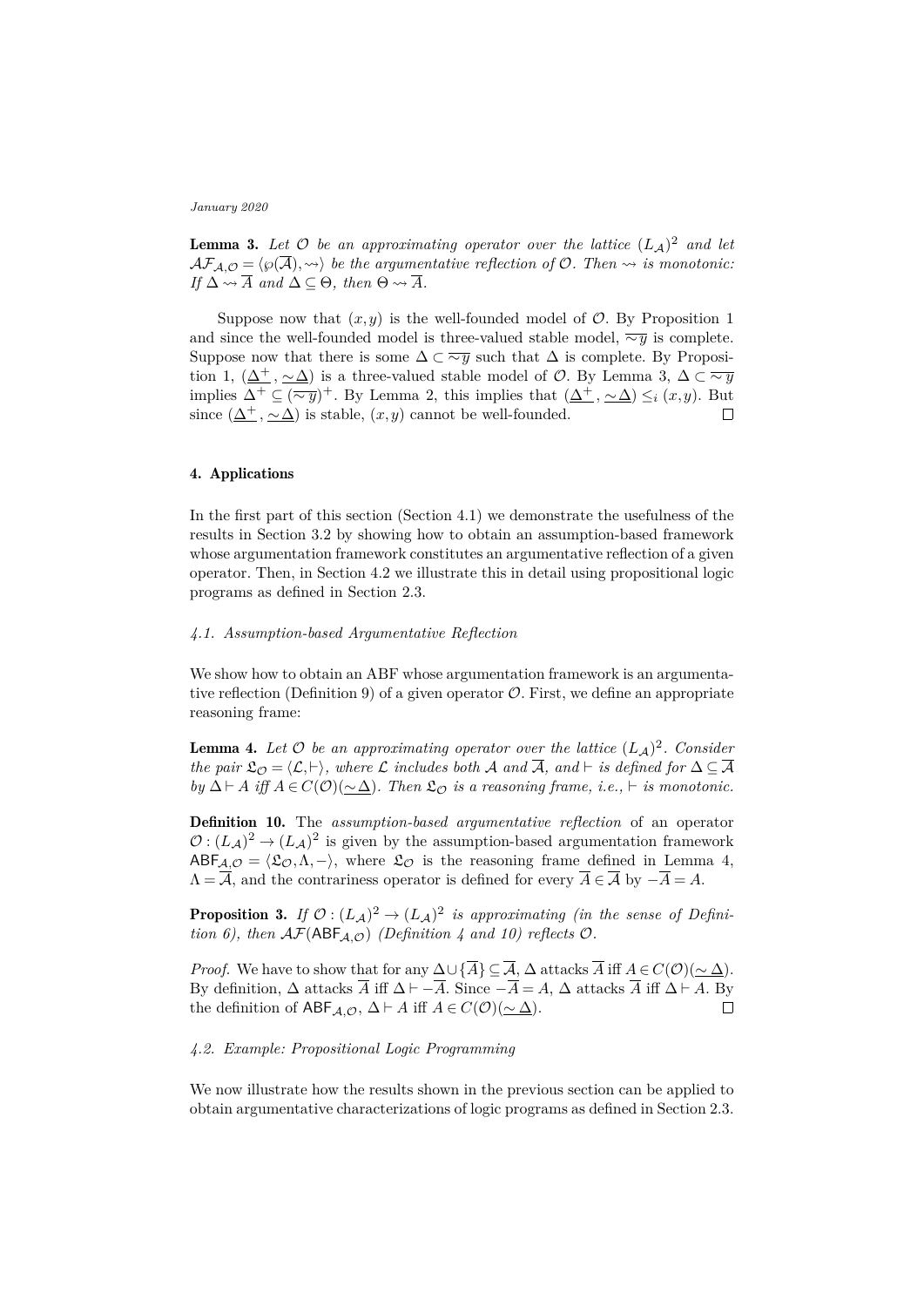**Theorem 1.** Let  $P$  be a logic program and let  $\overline{Atoms(P)} = {\overline{A} \mid A \in Atoms(P)}$ . *Consider the assumption-based framework*  $ABF_{\mathcal{P}} = \langle \mathfrak{L}_{\mathcal{P}}, \overline{Atoms(\mathcal{P})}, -\rangle$ *, where*  $-\overline{A} = A$  and  $\mathfrak{L}_{\mathcal{P}} = \langle \mathcal{L}_{\mathcal{P}}, \vdash_{\mathcal{P}} \rangle$  *is a reasoning frame in which*  $\mathcal{L}_{\mathcal{P}}$  *includes*  $\overline{\text{Atoms}(\mathcal{P})}$ *and the closure under*  $\neg, \wedge, \vee$  *of* Atoms(P), and  $\Delta \vdash_{\mathcal{P}} \phi$  *iff*  $\phi \in C(\Psi_{\mathcal{P}}^l)(\sim \Delta)$ *. For a set*  $\Delta \subseteq \overline{Atoms(P)}$  *we denote*  $\Delta^* = (\Delta^+, \sim \Delta)$ *. Then:* 

- *1.* ∆ *is a complete extension of*  $ABF_{\mathcal{P}}$  *iff*  $\Delta^*$  *is a partial stable model of*  $\mathcal{P}$ *.*
- 2.  $\Delta$  *is the grounded extension of*  $ABF_{\mathcal{P}}$  *iff*  $\Delta^*$  *is the well-founded model of*  $\mathcal{P}$ *.*
- *3.* ∆ *is a stable extension of*  $ABF$  $p$  *iff*  $\Delta^*$  *is a total stable model of*  $P$ *.*
- *4.*  $\Delta$  *is a preferred extension of* ABF<sub>*P*</sub> *iff*  $\Delta^*$  *is a* ≤*i*-maximal partial stable *model of* P*.*

*Proof.* Since  $ABF_{\mathcal{P}} = ABF_{\text{Atoms}(\mathcal{P}), \Psi_{\mathcal{P}}^l}$ , by Proposition 3,  $\mathcal{AF}(ABF_{\mathcal{P}})$  reflects  $\Psi_{\mathcal{P}}^l$ . Thus, Item 1 is obtained by Proposition 1 and Definition 8. Items 2, 3, and 4 are obtained in a similar way, using respectively Items 1, 2 and 3 of Proposition 2.  $\Box$ 

Remark 5. The results of Theorem 1 were already shown for grounded and stable extensions (i.e., Items 2 and 3) in  $[10]$ .<sup>8</sup> On the other hand, the correspondence between complete and partial stable extensions (and the analogous correspondence for preferred extensions) was left in [10] as a conjecture. We are now able to confirm this conjecture with Theorem 1.

**Remark 6.** For normal logic programs  $C(\Psi^l_{\mathcal{P}}(\sim \Delta))$  is nothing but the consequence operator  $\vdash$  based on Modus Ponens from Example 1. Furthermore, for the general case of propositional logic programs, it can be shown that for consistent sets of assumptions,  $C(\Psi_{\cal P}^l(\sim\Delta))$  is the consequence operator that satisfies Modus Ponens with respect to the rules in the logic program and every valid inference for classical logic (this is the consequence operator used in [10] as described in Section 3.2).

Example 4. Theorem 1 can be illustrated by revisiting Example 1. Indeed, there  $ABF_{\mathcal{P}}$  is the assumption-based argumentative reflection of  $\Psi_{\mathcal{P}}^{l}$  (as in Theorem 1), when restricted to normal logic programs. We see, then, that the semantic equivalences observed in Example 3 are not a coincidence, since they follow from Theorem 1.

Argumentative characterizations similar to those in Theorem 1 can be obtained as corollaries of our results for many other variants of logic programs (such as first-order logic programs, logic programing with aggregates and HEXprograms). Furthermore, the generalization of an argumentative characterizations of semantical alternatives to Reiter's extensions for default logic can also be obtained as a corollary of our main results and the characterization of default logic in approximation fixpoint theory from [8], thus significantly extending the argumentative characterization of Reiter's default extensions in [3].

<sup>&</sup>lt;sup>8</sup>In fact, in [10] this correspondence is shown for first-order logic programs where the head of a rule can be any propositional formula. Due to space limitations we have restricted ourselves to the propositional case where heads of rules are literals.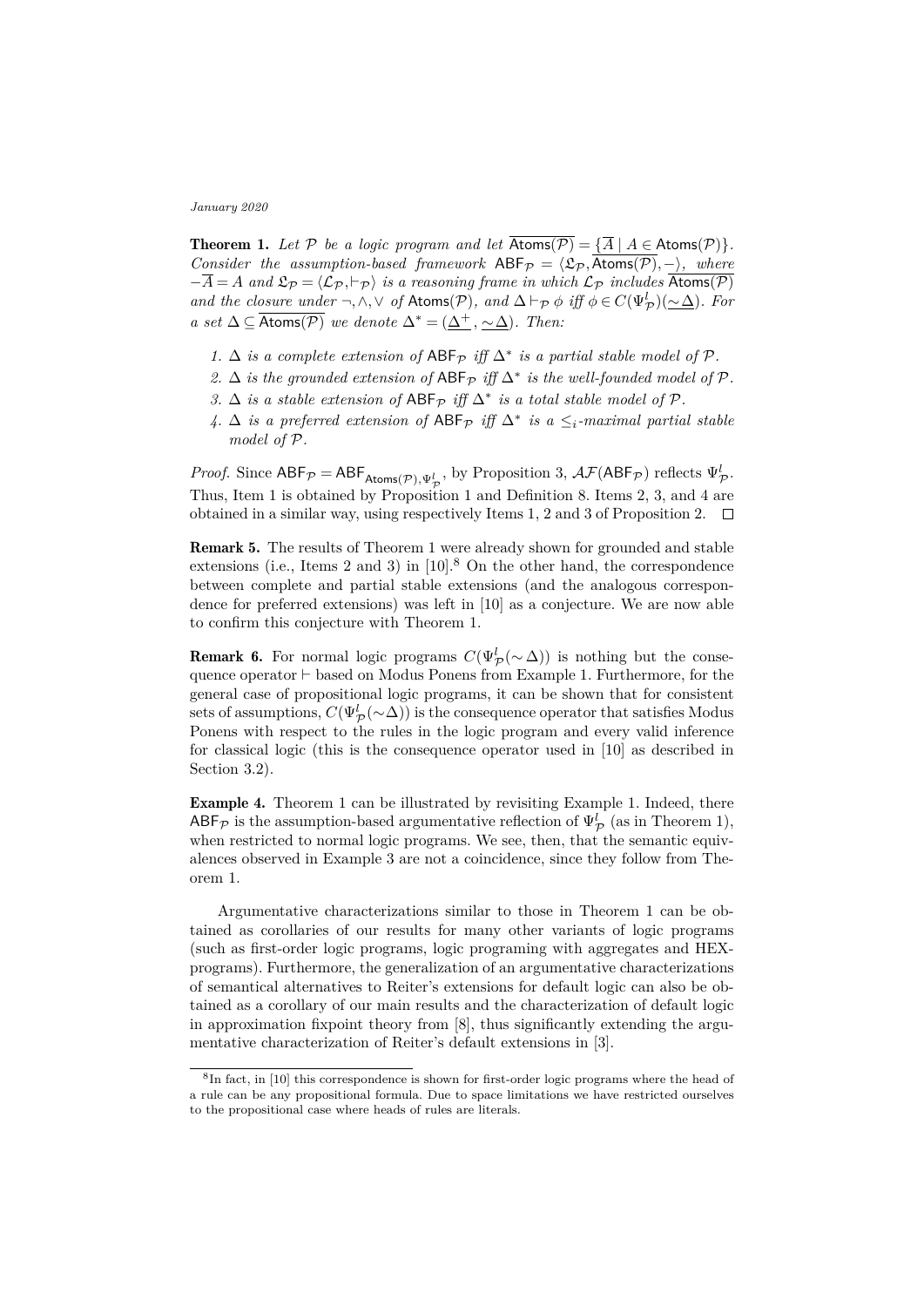# 5. Conclusion, In View of Related Work

Our results allow for translations of any non-monotonic formalism which has received characterizations in approximation fixpoint theory (and gives rise to flat assumption-based reflections). This includes default logic under the semantics discussed in Section 2.2, as well as many families of logic programming languages under various semantics like those in Section 2.3.

To the best of our knowledge, a general methodology for argumentative characterizations of non-monotonic formalisms has not been suggested before. The connections between approximation fixpoint theory and abstract argumentation where investigated already in [26], where it was shown that abstract dialectical frameworks [4] and Dung's abstract argumentation [9] can be characterized using approximation fixpoint theory. Even though the results of this paper are in a sense complementary to those in [26] (that is, that argumentation theory can capture approximation fixpoint theory), the goal of our paper is somewhat orthogonal: the argumentative characterization of approximation fixpoint theory is to be seen as a mean to obtain a multitude of results on argumentative characterizations of non-monotonic formalisms.

The translation of non-monotonic formalisms into assumption-based argumentation is not only interesting from a theoretical point of view, but also allows for importing methods from one formalism to the other. For example, argumentative characterizations of logic programming have been proven useful for explanation [22,24] and visualization [21] of inferences in logic programming. Our results now open the door for the applications of such techniques to any of the formalisms discussed in this paper. Furthermore, extensions of assumption-based argumentation, such as the integration of priorities [6], can now be combined with the translated formalisms.

In future work, we plan to extend our results to approximation operators that give rise to non-flat ABFs (such as those for autoepistemic logic) and consider non-deterministic operators [18].

## References

- [1] Christian Antić, Thomas Eiter, and Michael Fink. Hex semantics via approximation fixpoint theory. In *Proceedings of LPNMR'13*, LNCS 8148, pages 102–115. Springer, 2013.
- [2] Chitta R Baral and V. S. Subrahmanian. Dualities between alternative semantics for logic programming and nonmonotonic reasoning. *Journal of Automated Reasoning*, 10(3):399– 420, 1993.
- [3] Andrei Bondarenko, Phan Minh Dung, Robert Kowalski, and Francesca Toni. An abstract, argumentation-theoretic approach to default reasoning. *Artificial Intelligence*, 93(1):63– 101, 1997.
- [4] Gerhard Brewka and Stefan Woltran. Abstract dialectical frameworks. In *Proceedings of KR'10*. AAAI Press, 2010.
- [5] Martin Caminada and Claudia Schulz. On the equivalence between assumption-based argumentation and logic programming. *Artificial Intelligence Research*, 60:779–825, 2017.
- [6] Kristijonas Cyras and Francesca Toni. ABA+: assumption-based argumentation with preferences. In *Proceedings of KR'16*. AAAI Press, 2016.
- [7] Marc Denecker, Victor Marek, and Mirosław Truszczyński. Approximations, stable operators, well-founded fixpoints and applications in nonmonotonic reasoning. In *Logic-based*